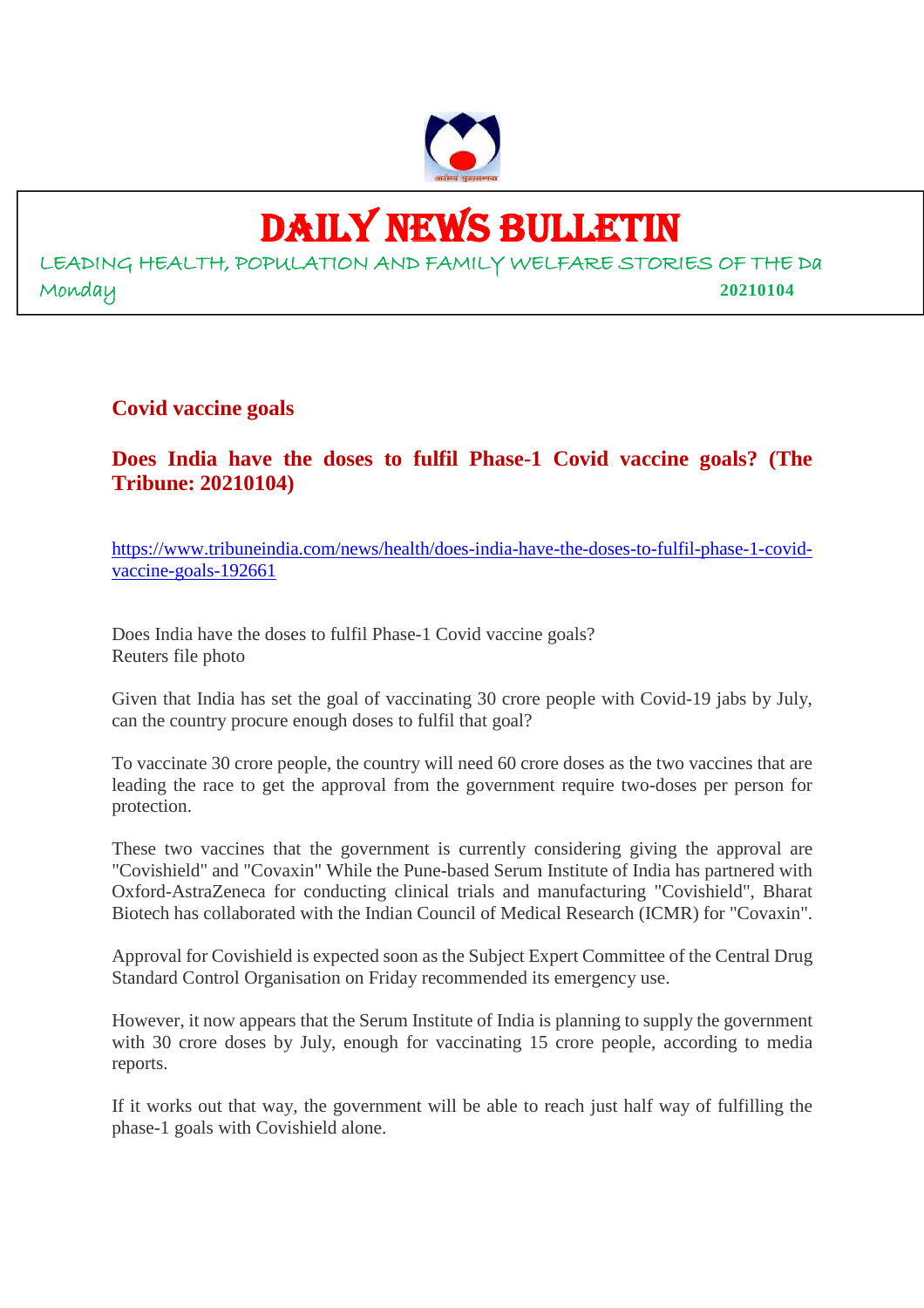"For rolling out the vaccination campaign, cold chain equipment such as walk-in coolers, walkin freezers, refrigerators, deep freezers are already procured and distributed to the states," Harshal R. Salve, Associate Professor at Centre for Community Medicine, All India Institute of Medical Sciences (AIIMS), New Delhi, told IANS.

"Vaccine storage capacities at airports and major railway staions are being created.

"You may have approval for another vaccine too in the meanwhile that can be included in the mass the vaccination drive," Salve added.

It now appears that the success of India's vaccination drive may rely on the efficacy of Covaxin in protecting people against Covid-19.

This is specially in view of the fact that India did not sign early procurement deals for the other two vaccines that have got approval in several countries including the US -- the vaccines developed by Pfizer-BioNTech and Moderna.

As these two vaccines are now in great demand, they appear unprepared to supply India huge number of doses quickly even if New Delhi fast-tracks their approvals.

Pfizer has already sought the emergency use authorisation for its Covid-19 vaccine in India.

Now experts believe that to achieve herd immunity against Covid-19, about 70 per cent of the country's population will have to be vaccinated, meaning about 90 crore people.

If other vaccines that are approved in the future also require two doses per person, this will mean that India will need 180 crore doses of Covid-19 vaccines.

Union Health Minister Harsh Vardhan earlier this month said that about 30 vaccines against Covid-19 are in different stages of development in India.

How many of them get the required approval may say a lot about how quickly India achieves herd immunity against Covid-19.

# **Covishield, Covaxin**

# **CDSCO approves Covishield, Covaxin for restricted emergency use in India Both Covishield, Covaxin are two-dose vaccines (The Tribune: 20210104)**

https://www.tribuneindia.com/news/health/cdsco-approves-covishield-covaxin-for-restrictedemergency-use-in-india-193044

The stage is set for the commencement of COVID vaccination drive in India with the national regulator on Sunday approving both Covishield and indigenous COVAXIN for restricted use in emergency situations.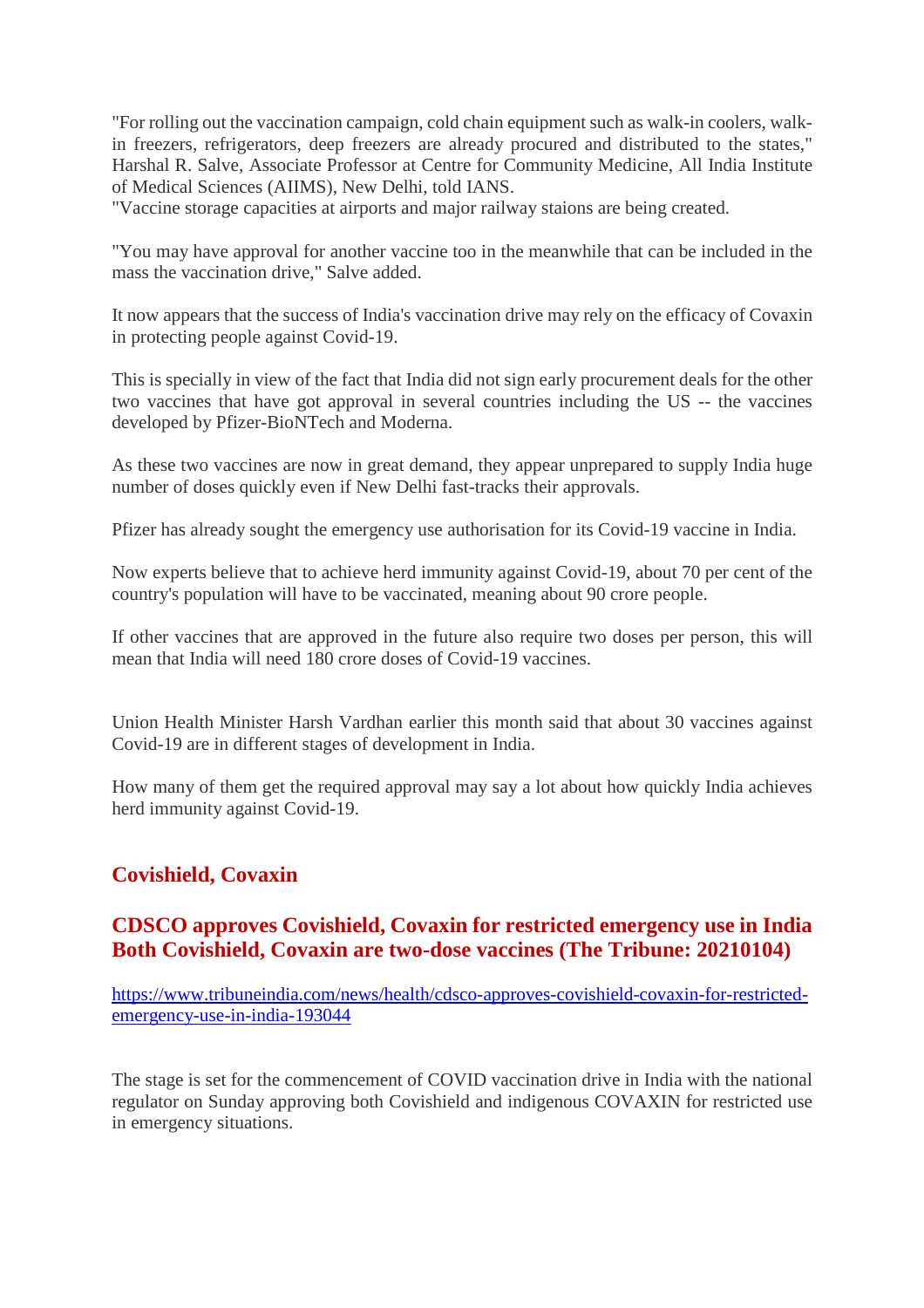While Covishield is Serum Institute's vaccine developed in collaboration with Oxford University and AstraZeneca, COVAXIN has been made by Bharat Biotech with ICMR partnership.

"After adequate examination, the CDSCO has decided to approve Covishield and COVAXIN for restricted emergency use in India," Drug Controller General of India VG Somani said.

Also read: WHO welcomes India's COVID vaccine approvals; first in South-East Asia

Approval for vaccines accelerates India's journey to be COVID-free, says Modi

'Covishield' ready to roll out in coming weeks: Poonawalla

Bharat Biotech recruits 23,000 volunteers for COVID-19 vaccine trials

He said both vaccines would be stored at 2 to 8 degree and are two-dose vaccines.

"SII submitted safety, efficacy and immunogenicity data on 23744 subjects aged 18 or older from overseas and efficacy was found to be 70.42 per cent. Interim safety data from trials in India was found to be comparable with overseas data and SII's ongoing phase 2 and 3 clinical trials in India will continue," Somani said.

About Bharat Biotech vaccine he said it is based on the inactivated virus platform whose safety is well established in India and abroad.

(Click here for the latest developments on Covid-19 epidemic)

"Bharat Biotech submitted data from animal studies. Phase 1 and 2 trials were done on 800 subjects and results show safe, robust immune response. Phase 3 trials have been initiated on 25800 participants and 22500 have been vaccinated. The vaccine is safe as per data available. Subject experts have recommended restricted emergency use, which has been accepted," Somani added.

The government said it is prepared for COVID vaccine rollout.

As soon as the approvals were announced the Congress raised concerns over the safety of Bharat Biotech and Covishield.

Congress leader Jairam Ramesh said "Bharat Biotech is a first-rate enterprise, but it is puzzling that internationally-accepted protocols relating to phase 3 trials are being modified for Covaxin. Health Minister should clarify."

Former minister Anand Sharma also raised concerns asking for safety data to be made available in the public domain.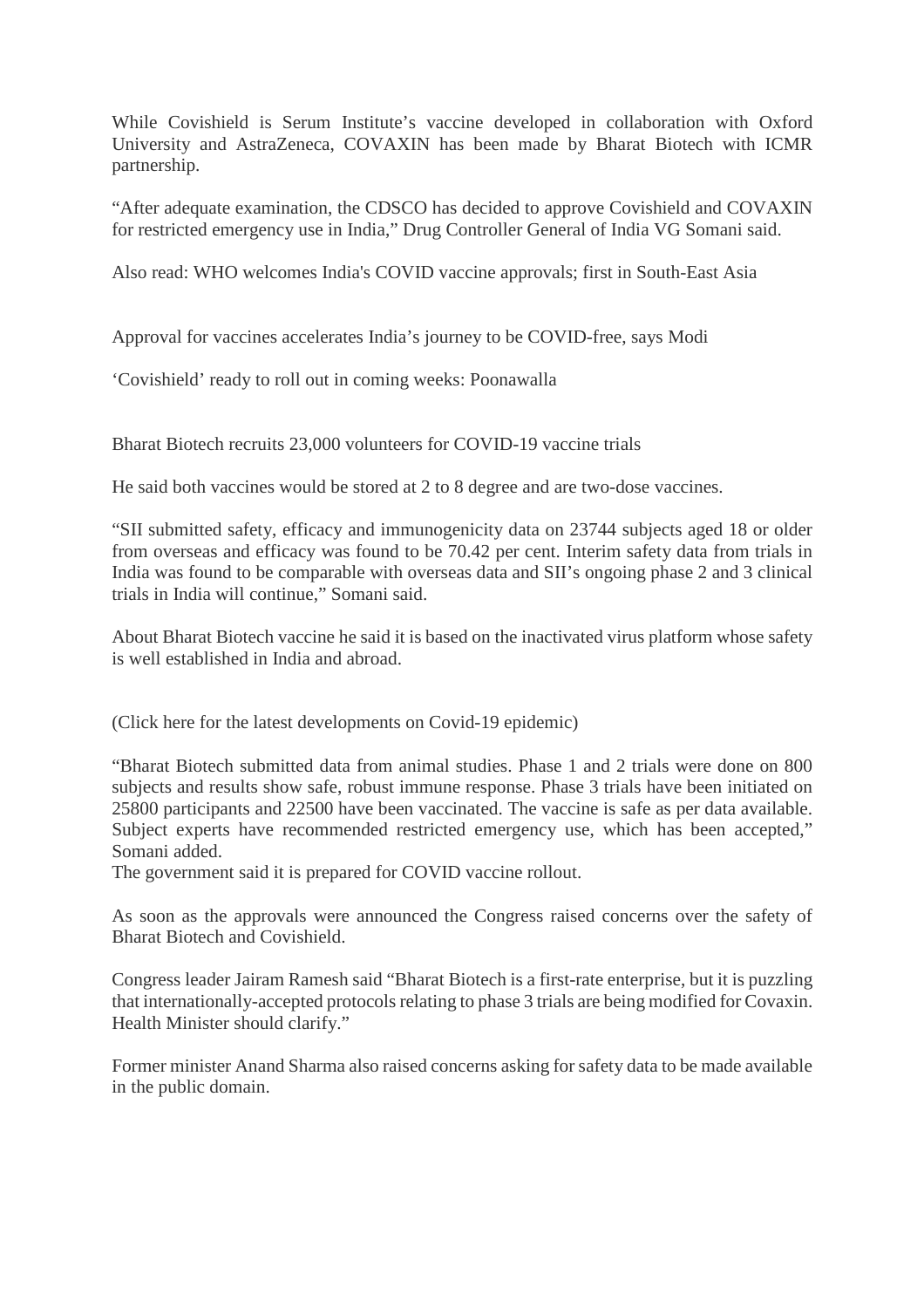# **WHO**

# **WHO welcomes India's COVID vaccine approvals; first in South-East Asia 'Decision will help intensify and strengthen the fight against COVID-19'(The Tribune: 20210104)**

https://www.tribuneindia.com/news/health/who-welcomes-indias-covid-vaccine-approvalsfirst-in-south-east-asia-193049

WHO welcomes India's COVID vaccine approvals; first in South-East Asia Image only for representational purposes. Reuters photo.

The WHO on Sunday welcomed the emergency use authorization given to COVID-19 vaccines in India, the first in the South-East Asia Region.

Also read: CDSCO approves Covishield, COVAXIN for restricted emergency use in India

'Covishield' ready to roll out in coming weeks: Poonawalla

Bharat Biotech recruits 23,000 volunteers for COVID-19 vaccine trials

Approval for vaccines accelerates India's journey to be COVID-free, says Modi

"This decision taken today by India will help intensify and strengthen the fight against COVID-19 pandemic in the Region.

(Click here for the latest developments on Covid-19 epidemic)

The use of the vaccine in prioritized populations, along with the continued implementation of other public health measures and community participation will be important in reducing the impact of COVID-19," said Dr Poonam Khetrapal Singh, Regional Director WHO South-East Asia Region

# **Pandemic winter: Cardiac issues**

**Pandemic winter: Cardiac issues, including heart attack, rise by 50% Doctors say extremely low temperature and post-COVID complications are key contributors behind the reported rise in cardiac issues (The Tribune: 20210104)**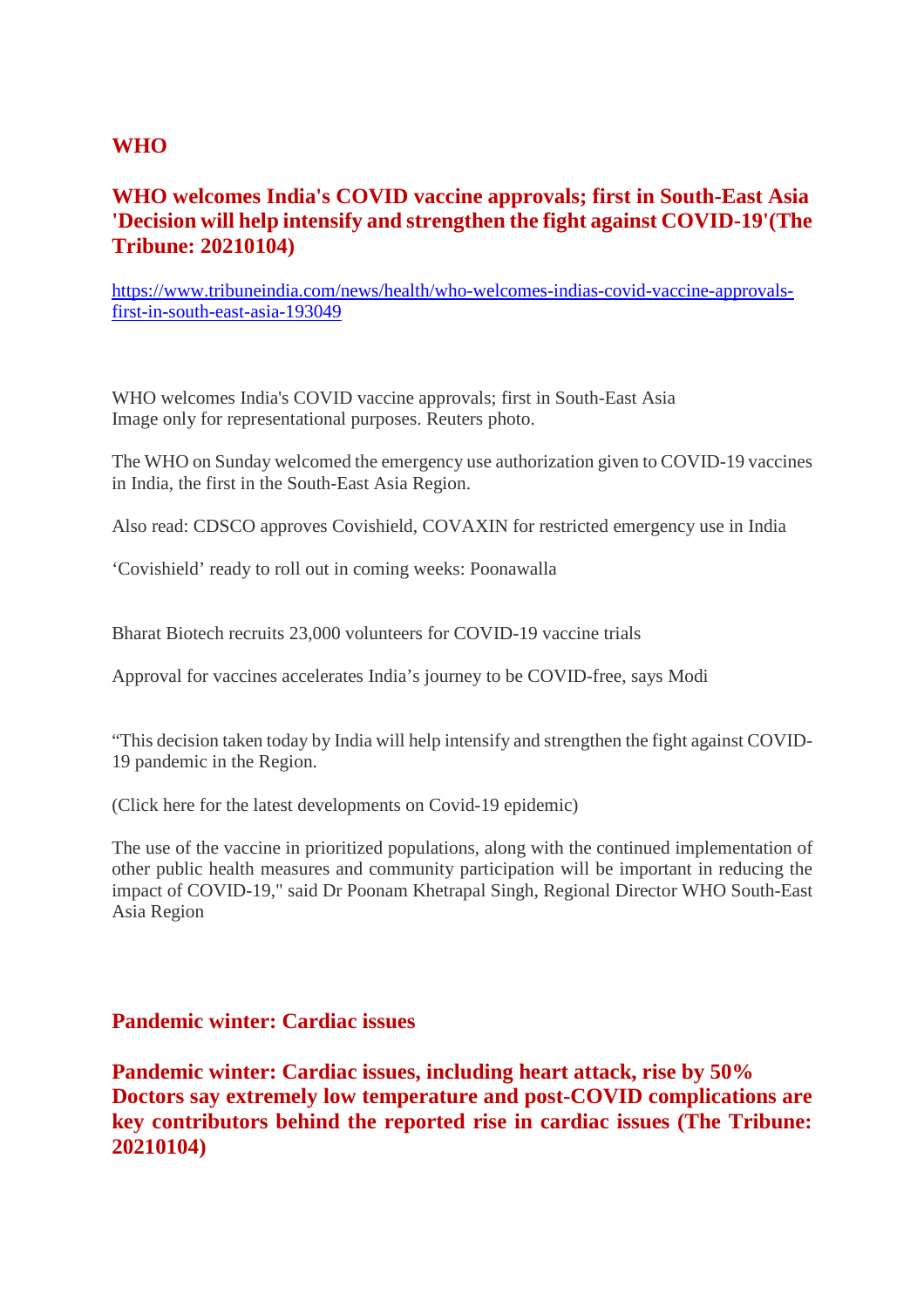https://www.tribuneindia.com/news/health/pandemic-winter-cardiac-issues-including-heartattack-rise-by-50-193146

As the mercury continues to fall in bone-chilling winter, a contrasting scenario is being reported in hospitals of Delhi-NCR. The fast-dipping temperature and the post-COVID trauma have led to a rise in cases of heart-related issues.

Hospitals are witnessing at least 50 per cent rise in such cases in comparison to last winter. The cases, including heart attacks and strokes have significantly increased, doctors told IANS.

Medanta Hospital in Gurugram said it has seen 50 per cent rise in patients coming with heart issues since the start of December.

Aakash Healthcare in Delhi said since the last two months, the average patient count coming with cardiac issues has increased in the hospital. It is now receiving an average 500 patients since November which was around 300 patients in previous years during winters.

Indraprastha Apollo Hospital is also witnessing a spike in cases of heart attacks and angina in the past 3 weeks.

Doctors said that extremely low temperature and post-COVID complications are the key contributors behind the reported rise in cardiac issues among the public.

(Click here for the latest developments on Covid-19 epidemic)

"Frigid temperatures constrict blood vessels that increase blood pressure which makes it suffer heart attack or stroke. Besides, Covid-19 is also playing a major factor since it affects the circulatory system of the body. If you catch the virus, you are at an increased risk of having a heart attack or stroke. COVID makes blood thicker and hence blocks arteries," Dr Praveen Chandra, Chairman, Interventional Cardiology, at Medanta explained.

Dr Anil Saxena, Director, Cardiology, Fortis Escorts Heart Institute, Delhi, said that the risk of rise in heart-related cases is a common phenomenon during winters. However, Covid-19 is aggravating the issue further this year.

"Many patients with COVID infection are getting complications due to inflammation in the arteries and heart muscle itself. This may complicate matters for heart patients," he added.

Dr Ashish Agarwal, Head, Department of Cardiology at Aakash said the COVID-19 has substantially affected the hearts of its patients, especially to those with pre-existing heart problems or other comorbidities.

"Having an incurable viral infection like COVID-19 during winters can increase the risk of heart failure or heart attack. This is because blood vessels in the body become more constricted due to exposure to extremely cold temperatures in winters that can restrict blood flow to the body and to the heart," he informed.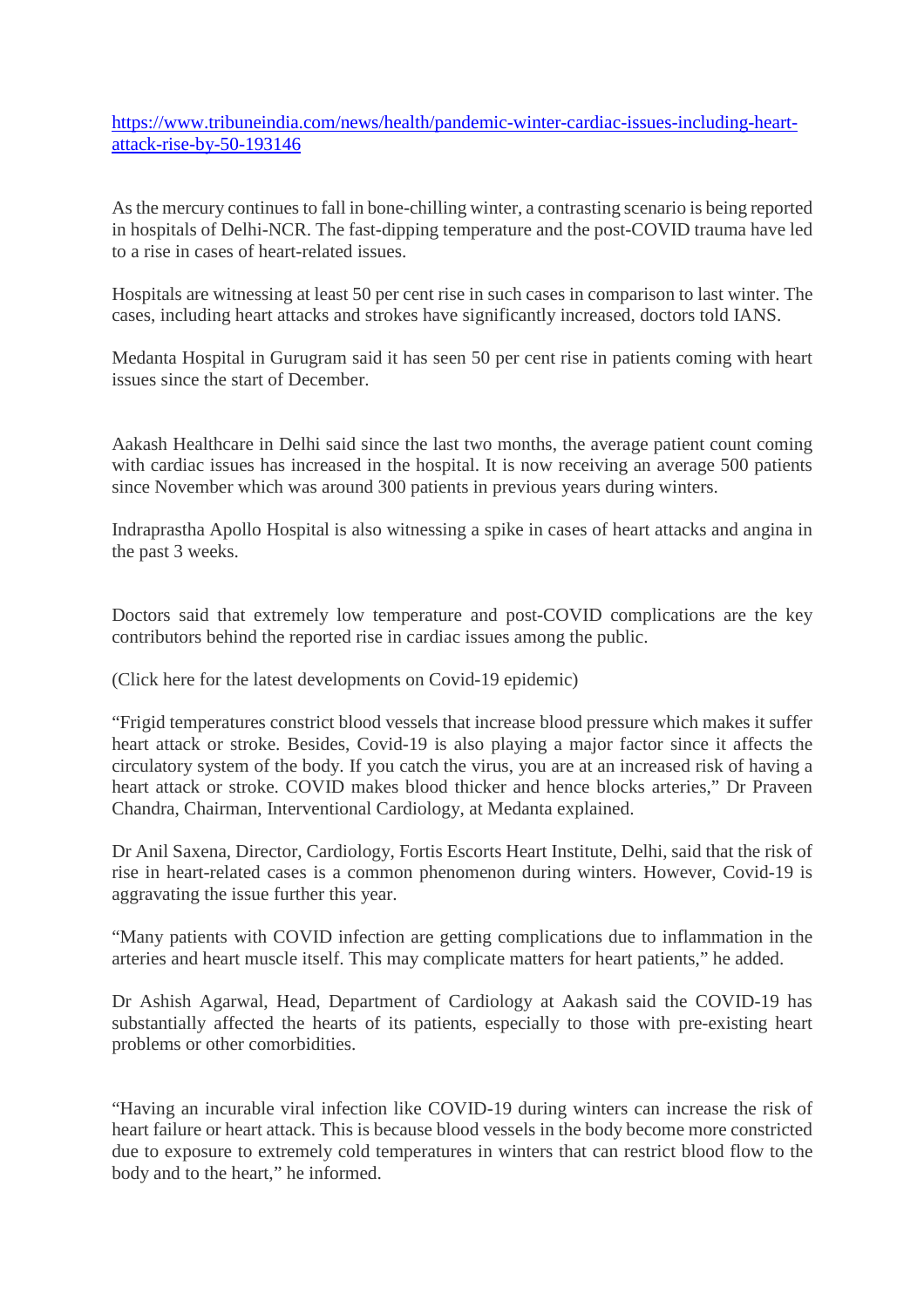A study published in JAMA Cardiology medical journal, claimed that 78 per cent of Covid recovered patients have abnormalities in the heart while 60 per cent have an 'ongoing myocardial inflammation'. It also found higher levels of Troponins, the blood enzyme which indicates heart damage, among the study subjects.

Meanwhile, Indraprastha Apollo Hospital said that the numbers are also increasing since the patients, with existing heart ailments, who have been delaying regular check-ups amid the pandemic, are now coming with aggrieved condition.

"While dip in temperature is the major cause here, the pandemic has made this situation even grimmer. The patients with existing heart ailments who have been delaying regular check-ups are the worst-hit. They are turning in with aggravated condition of their disease," said Dr Mukesh Goel, senior consultant, Cardio Thoracic Surgery at the hospital, told IANS.

Doctors advised that people with heart conditions and those who have recovered from COVID-19 in the past few months need to remain watchful and take extra care to prevent any fatal heart condition during winters.

"It is important to note that many patients with COVID infection have minimal symptoms but can still have sudden and severe complications. Therefore, one has to be especially watchful for any symptoms of heart disease. Any chest discomfort or sudden difficulty in breathing should not be neglected. One should seek medical care whenever such symptoms occur. Prompt treatment of heart disease can minimise damage to the heart and save lives," Dr Saxena cautioned.

"Patients should undergo regular screening tests to check their heart health. Besides, standard of care practices should be applied, such as avoiding fried food and alcohol, layering of warm clothes, and regular exercise," Dr Agarwal advised. IANS

# **Oxford, Bharat Biotech vaccines**

# **Oxford, Bharat Biotech vaccines cleared for use (Hindustan Times: 20210104)**

**https://epaper.hindustantimes.com/Home/ArticleView**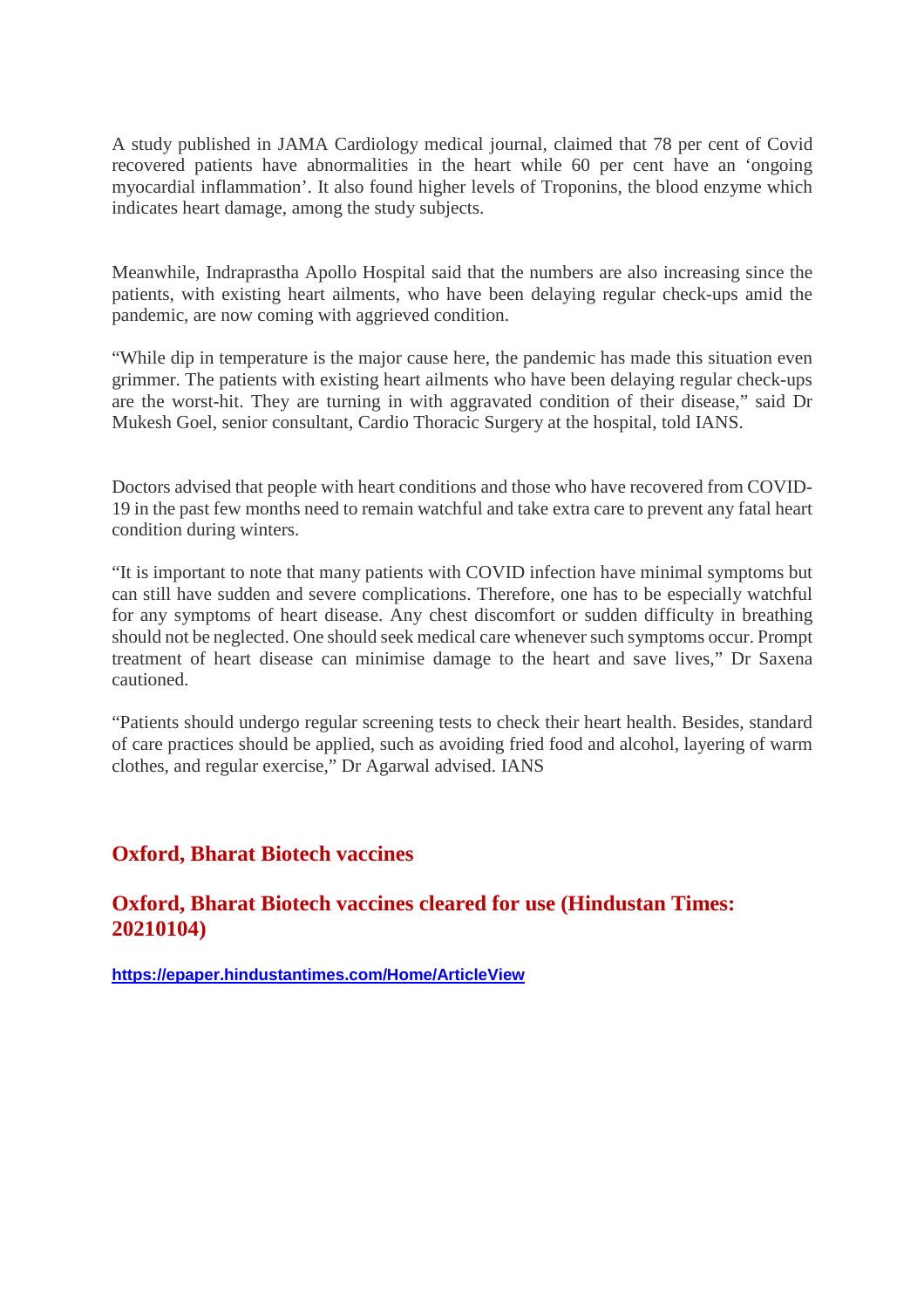

India could roll out the world's largest vaccination drive against the coronavirus disease (Covid-19) in about 10 days after the national drug controller approved two vaccines for restricted emergency use in India on Sunday, officials with knowledge of the development said.

Drugs Controller General of India (DCGI) VG Somani on Sunday announced that he had approved both the Oxford University-AstraZeneca Plc. vaccine being manufactured in India by the Serum Institute of India (SII), and Bharat Biotech International Limited's locally developed vaccine candidate.

He said that he had accepted recommendations made by the subject expert committee (SEC) of the Central Drugs Standard Control Organisation (CDSCO) on Friday and Saturday to grant restricted emergency approval to both the vaccines.

A top official with knowledge of the matter said the vaccination drive could begin as early as in 10 days. "It will take about a minimum of 10 days from now for the vaccine to be rolled out," the official said on condition of anonymity.

Soon after the approval was announced, Prime Minister Narendra Modi put out three tweets congratulating the country, scientists and innovators.

"A decisive turning point to strengthen a spirited fight! DCGI granting approval to vaccines of @SerumInstIndia and @BharatBiotech accelerates the road to a healthier and Covid-free nation. Congratulations India. Congratulations to our hardworking scientists and innovators," his first tweet said.

The Subject Expert Committee consists of domain experts from the fields of pulmonology, immunology, microbiology, pharmacology, paediatrics, internal medicine and so on .

On SII's Oxford-AstraZeneca vaccine, Somani said: "After detailed deliberations Subject Expert Committee has recommended for the grant of permission for restricted use in emergency situation subject to certain regulatory conditions. The clinical trial ongoing within the country by the firm will continue."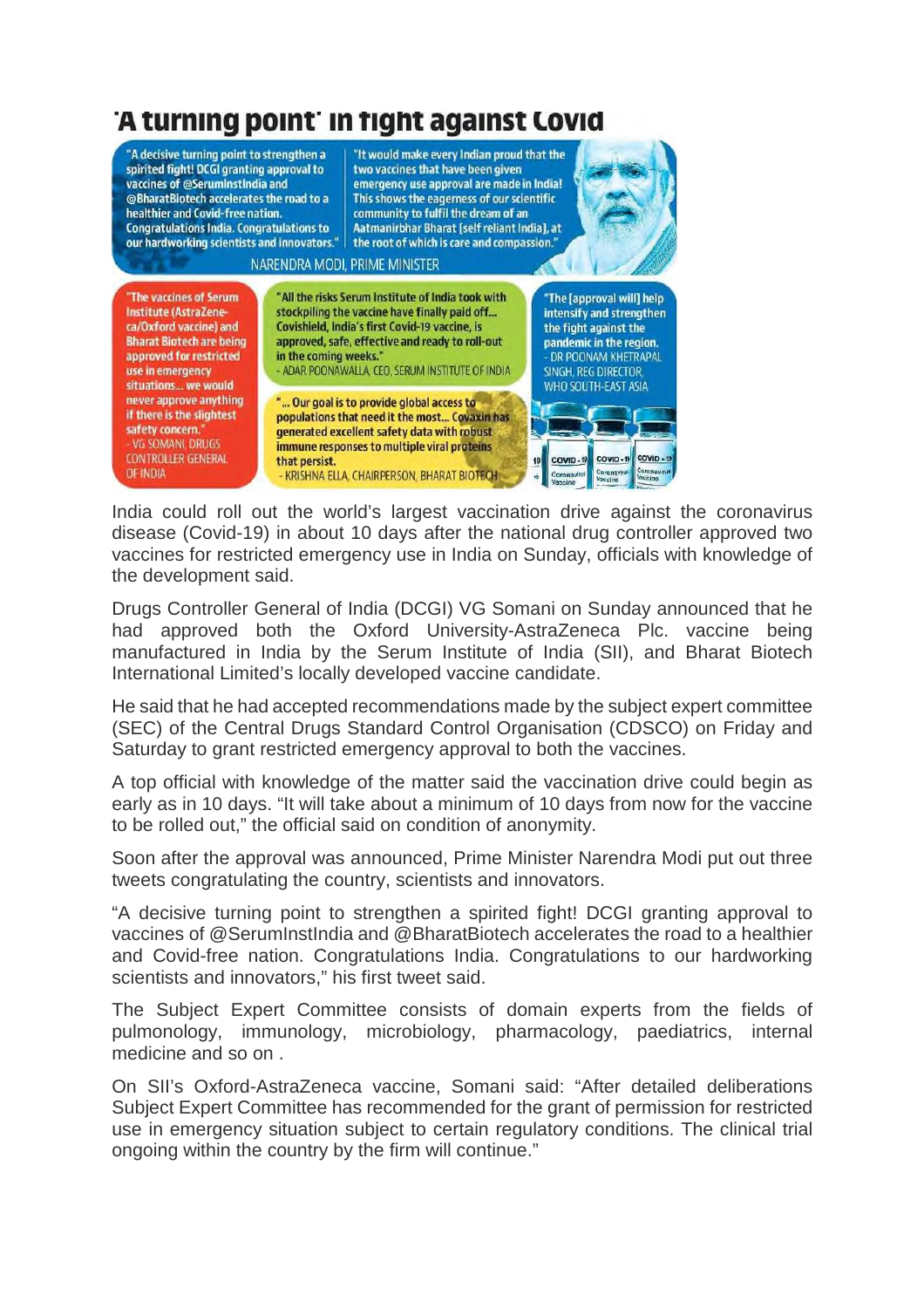Pune-based SII, which is manufacturing the Oxford-AstraZeneca Covid-19 vaccine and testing it in India, presented a recombinant chimpanzee adenovirus vector vaccine (Covishield) encoding the Sars-CoV-2 Spike (S) glycoprotein with technology transfer from AstraZeneca/Oxford University.

The firm submitted safety, immunogenicity and efficacy data generated on 23,745 participants aged 18 years or older from overseas clinical studies.

"The overall vaccine efficacy was found to be 70.42%. Further, M/s Serum was granted permission to conduct Phase-II/III clinical trial on 1,600 participants within the country. The firm also submitted the interim safety and immunogenicity data generated from this trial and the data was found comparable with the data from the overseas clinical studies," Somani said.

Bharat Biotech has developed a whole virion inactivated coronavirus vaccine (Covaxin) in collaboration with the Indian Council of Medical Research (ICMR) and National Institute of Virology (Pune), from where it received the virus seed strains. The vaccine is developed on a vero cell platform, which has a well established track record of safety and efficacy in the country and globally.

The firm has generated safety and immunogenicity data in various animal species such as mice, rats, rabbits, Syrian hamster, and also conducted challenge studies on non-human primates (Rhesus macaques) and hamsters.

The company had shared the data with CDSCO, and also put out phase 1 and 2 trial results for publication in December.

Phase 1 and Phase 2 clinical trials were conducted in approximately 800 subjects, and the results have demonstrated that the vaccine is safe and provides a robust immune response. The Phase 3 efficacy trial was initiated in India in 25,800 volunteers and to date, 22,500 participants have been vaccinated across the country and the vaccine has been found to be safe as per the data available currently, according to the drugs controller.

"The Subject Expert Committee has reviewed the data on safety and immunogenicity of the vaccine and recommended for grant of permission for restricted use in emergency situation in public interest as an abundant precaution, in clinical trial mode, to have more options for vaccinations, especially in case of infection by mutant strains. The clinical trial ongoing within the country by the firm will continue," said Somani.

Both the vaccines have to be intramuscularly administered in two doses.

On the sidelines of a media briefing, Somani said that people of India must rest assured that all safety concerns have been met before the vaccines were approved.

"Even if there is smallest of doubt regarding safety of the vaccine, it won't be approved. Of course, the ones approved are safe; I would say 110%. There are some side-effects but those are minor ones that are commonly seen in vaccines such as pain at the injection site, slight temperature, minor allergies, etc. Don't believe in rumours as all scientific processes have been strictly adhered to," he added.

Clinical trial mode condition means that the company will closely monitor and take full responsibility for any side-effects to any participants.

While there has been criticism from a large section of experts about the way approvals were given without adequate efficacy data, some experts say there is a provision for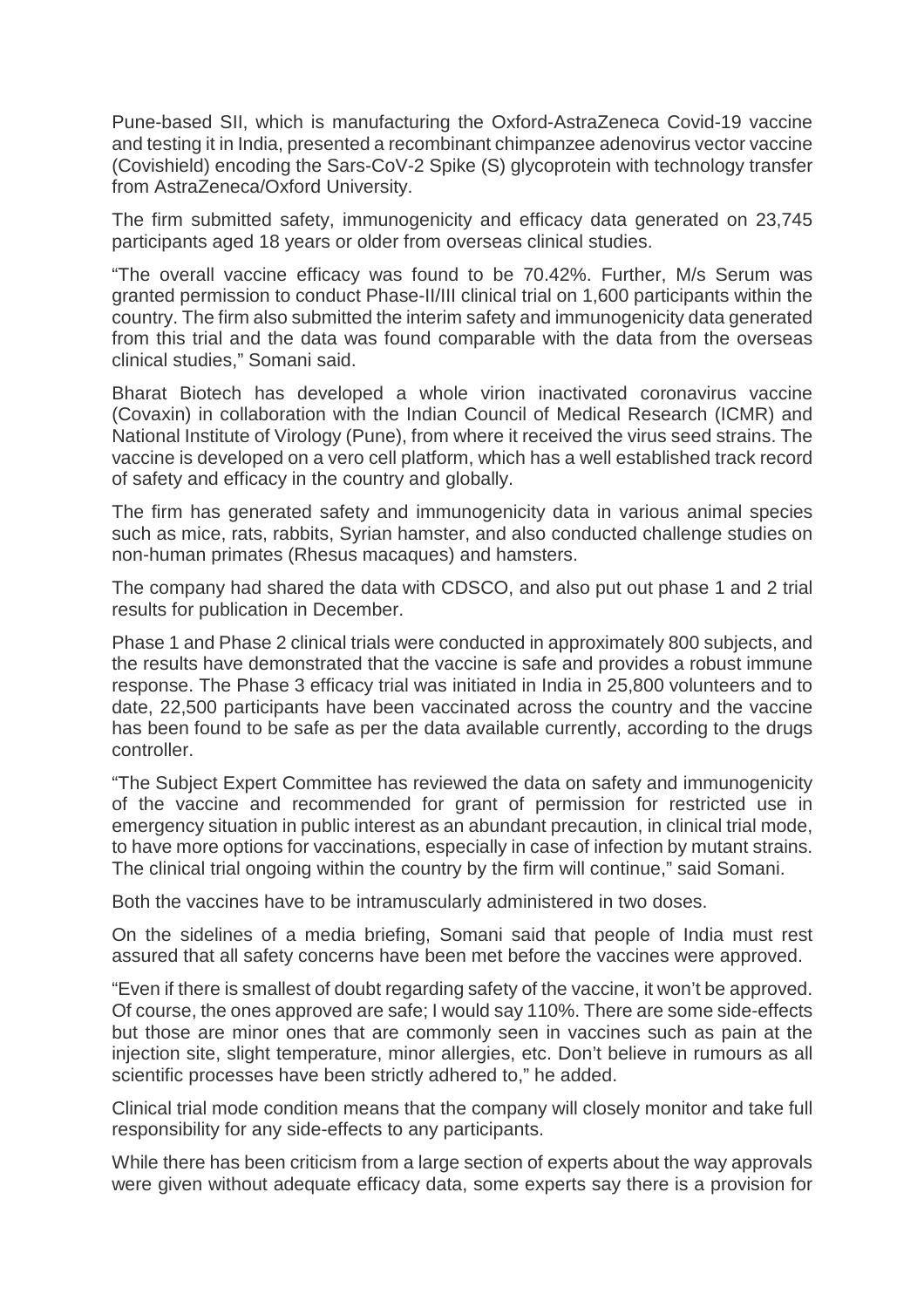such approvals in the Indian regulatory system during emergency situations such as a pandemic.

"There is a provision in the Drugs and Cosmetics Act for grant of approval even without the efficacy data but the terminology used is somewhat different from emergency use authorisation. The approval can be granted on the basis of phase 1 and 2 clinical trials' safety and immunogenicity data. The data gradually has to be updated. I don't see the fuss created around it by people, many of whom aren't even domain experts," said a senior public health expert, who requested anonymity.

# **Vaccines and transparency**

# **A hurried gamble: On vaccines and transparency (The Hindu: 20210104)**

#### https://www.thehindu.com/opinion/editorial/a-hurried-gamble-the-hindu-editorial-onvaccines-and-transparency-amid-high-vaccine-hesitancy/article33488169.ece

Opacity in communication is dangerous when there is high vaccine hesitancy

The stage is set for the biggest vaccine rollout in India's history with the Drugs Controller General of India formally approving two vaccines for restricted use under emergency conditions: Covishield by the Serum Institute of India (SII), and Covaxin by Bharat Biotech. Though other vaccine candidates are in the fray too, these two set a precedent for how future COVID-19 vaccines will be evaluated and administered. India has been long known as a manufacturer of vaccines but less so as one that can develop from scratch, test and then provide it to the world. The pandemic offers an unprecedented opportunity to establish those credentials, but already a key step  $-$  of establishing the vaccine's efficacy in the Indian population before rollout — has been side-stepped. A double-blinded phase-3 trial — where some volunteers get the vaccine and some do not and the rate of disease in both arms is compared to determine the vaccine's ability — is among the foundations of evidence-based medicine. The SII because of its agreement with AstraZeneca has furnished data from a phase-3 trial in the U.K. and Brazil, but nothing publicly on how protective the vaccine was in 1,600 Indian volunteers. All of the leading vaccine candidates — Pfizer, Moderna and AstraZeneca itself — made public at least partial results of the vaccine's abilities in their own populations before these were given a go-ahead by the respective regulators. Bharat Biotech, which is conducting such a phase-3 trial in India, is yet to furnish similar data because it has not been able to finish recruiting the required number of volunteers. The Indian data furnished by the companies only attest to the vaccine's safety and its evoking some immune response. However, this pandemic has revealed multiple instances of therapies and interventions — from convalescent plasma therapy to a slew of antivirals — that seemed to work well under idealised lab conditions but did not measurably protect in real-world hospital conditions.

The concern from approving an untested vaccine is that it makes it nearly impossible to conduct a proper phase-3 trial. It will be unethical to expect volunteers to participate in a trial where there is only a 50% chance of being administered the actual vaccine, when they have the option of the real dose elsewhere. Both SII and Bharat Biotech, given the pace of recruitment and potential pool of volunteers, would have been able to generate much more data within mere weeks. So, it is hard to imagine why an emergency use authorisation of these vaccines was hurried through. Opacity marks the government's communication strategy in a country where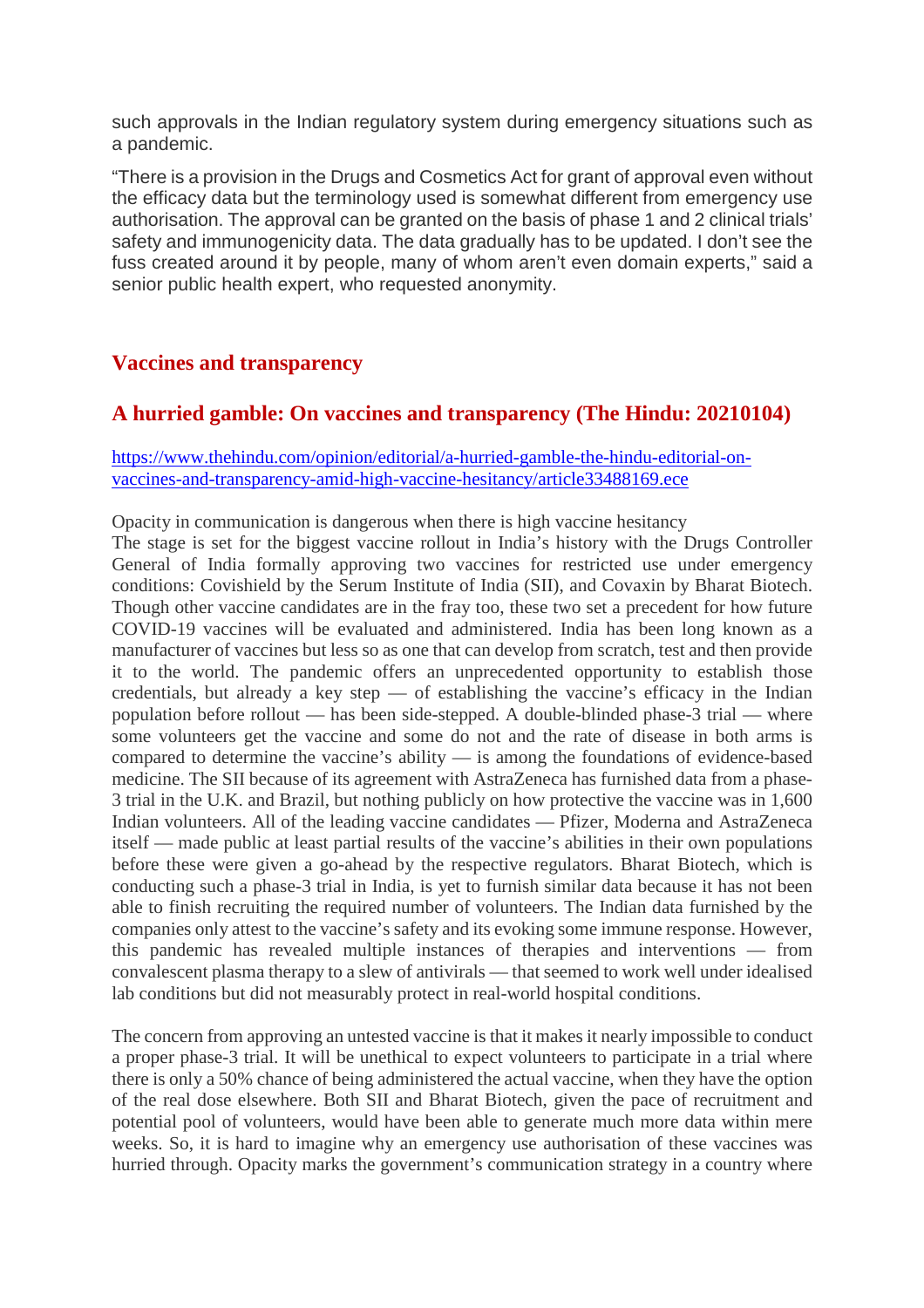distrust of vaccines remains in spite of years of vaccination programmes and elimination of grave diseases. The government neglects this at the country's peril.

### **Covid-19 cases pass 2.8 mn**

# **Africa's confirmed Covid-19 cases pass 2.8 mn: Africa CDC (New Kerala: 20210104)**

https://www.newkerala.com/news/2021/1564.htm

The number of confirmed Covid-19 cases in the African continent has reached 28,07,864 on Sunday, the Africa Centers for Disease Control and Prevention (Africa CDC) said.

The continental disease control and prevention agency said in a statement that the death toll from the ongoing Covid-19 pandemic has reached 66,631 as of Sunday afternoon, the Xinhua news agency reported.

The Africa CDC, a specialised healthcare agency of the African Union (AU) Commission, also said that a total of 23,32,063 people infected with Covid-19 had recovered from the infectious virus across the continent so far.

The most affected African countries in terms of the number of positive cases include South Africa, Morocco, Tunisia, Egypt and Ethiopia, respectively, figures from the Africa CDC showed.

South Africa has the highest number of confirmed positive Covid-19 cases, at 10,88,889. The country also has the highest Covid-19-inflicted deaths at 29,175 according to the Africa CDC.

Meanwhile, Chairperson of the AU Commission, Moussa Faki Mahamat, on Friday called on the African continent to ensure economic recovery from the brunt of Covid-19 pandemic as the New Year begins.

"As we mark the end of the year 2020, we also mark the end of one of the most extraordinary and challenging years in living memory," the chairperson of the 55-member pan-African bloc said in a statement.

Mahamat warned that "the challenging task of protecting our health and livelihoods, while ensuring recovery of our economies, still lies ahead as we begin a new year." Cellular immune dysregulation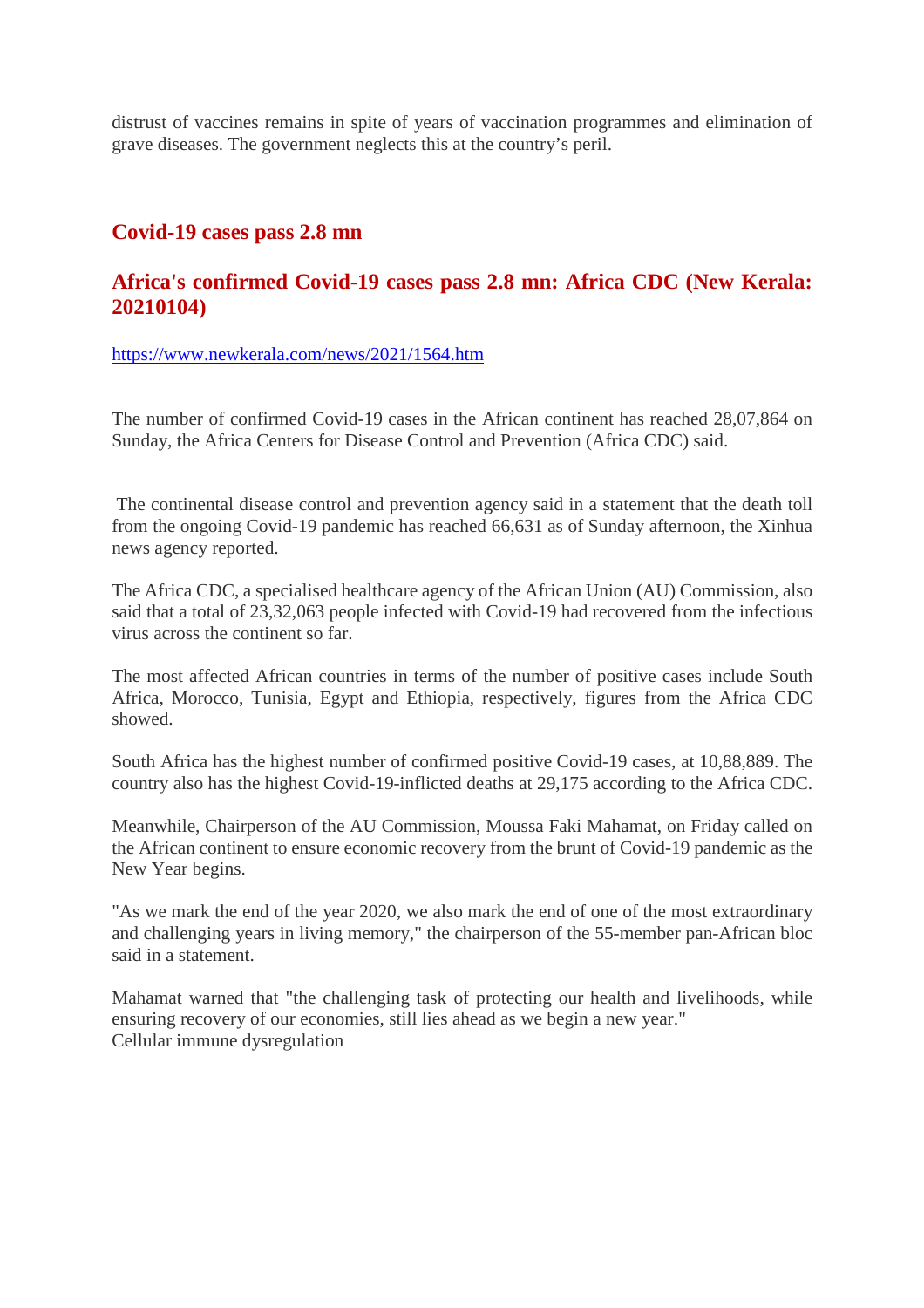# **COVID-19**

# **Study: Individuals recovering from COVID-19 helpful for Sustained cellular immune dysregulation (New Kerala: 20210104)**

#### https://www.newkerala.com/news/2021/1543.htm

A recent study has determined that Covid-19 patients might be helpful for clinicians to better understand how the unknown SARS-CoV-2 virus acts.

According to a study published in the Journal of Clinical Investigation, many infected patients remain asymptomatic or have mild symptoms. Others, especially those with comorbidities, can develop severe clinical disease with atypical pneumonia and multiple system organ failures.

Since the first cases were reported in December 2019, the SARS-CoV-2 virus that causes COVID-19 has surged into a pandemic, with cases and deaths still mounting. Ongoing observational clinical research has become a priority to better understand how this previously unknown virus acts, and findings from this research can better inform treatment and vaccine design.

The University of Alabama at Birmingham researchers, led by first-author Jacob "Jake" Files and co-senior authors Nathan Erdmann, M.D., Ph.D., and Paul Goepfert, M.D., have now reported their observational study, "Sustained cellular immune dysregulation in individuals recovering from SARS-CoV-2 infection."

In a commentary on the UAB study, published in the same issue, Phillip Mudd, M.D., Ph.D., and Kenneth Remy, M.D., both of Washington University, wrote, "The importance of these studies to provide context for the interpretation of immune responses generated by participants in COVID-19 vaccine trials, including how those responses change over time, cannot be overemphasized. This information will be key in potential modifications to existing COVID-19 vaccines and treatments."

The UAB researchers obtained blood samples and clinical data from 46 hospitalized COVID-19 patients and 39 non-hospitalized individuals who had recovered from confirmed COVID-19 infection. Both groups were compared to healthy, COVID-19-negative controls. Importantly, most individuals in the hospitalized group had active SAR-CoV-2 viruses in their blood and were in the hospital at the time of sample collection. All individuals in the nonhospitalized group were convalescent at the time of sample collection.

From the blood samples, researchers were able to separate specific immune cell subsets and analyze cell surface markers. From this complex information, immunologists can analyze how each individual's immune system is responding during infection and during convalescence. Some of these results can reveal whether immune cells have become activated and exhausted by the infection. Exhausted immune cells may increase susceptibility to a secondary infection or hamper the development of protective immunity to COVID-19.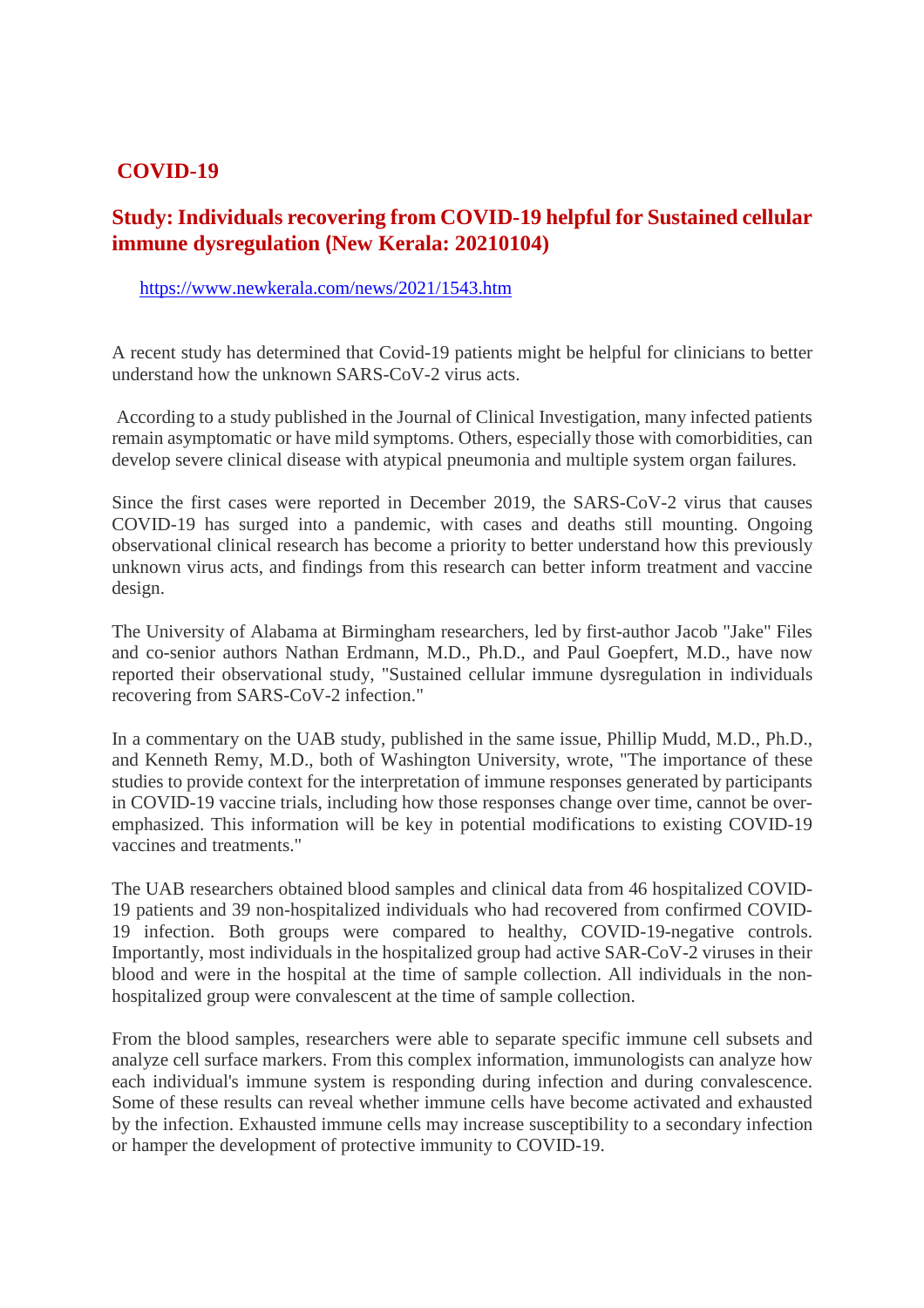In addition, the researchers were able to analyze changes over time, in two ways. The first was observing changes in surface markers over time, defined as days since the onset of symptoms for non-hospitalized samples. The second was directly comparing the frequencies of these markers between the first and second clinic visits for non-hospitalized patients who had blood samples collected at two sequential time points.

The most surprising finding involved non-hospitalized patients. While the UAB researchers saw upregulated activation markers in hospitalized patients, they also found several activations and exhaustion markers were expressed at higher frequencies in non-hospitalized convalescent samples.

Looking at these markers over time, it was apparent that immune dysregulation in the nonhospitalized individuals did not quickly resolve. Furthermore, the dysregulation of T cell activation and exhaustion markers in the non-hospitalized cohort was more pronounced in the elderly. "To our knowledge," the researchers reported, "this is the first description of sustained immune dysregulation due to COVID-19 in a large group of non-hospitalized convalescent patients."

For details of the comprehensive look at immune cells subsets during and after COVID-19 infection in hospitalized and non-hospitalized people, see the study, which includes an in-depth characterization of the activation and exhaustion phenotype of CD4+ T cells, CD8+ T cells, and B cells.

The B and T cells from both patient cohorts had phenotypes consistent with activation and cellular exhaustion throughout the first two months of infection. And in the non-hospitalized individuals, the activation markers and cellular exhaustion increased over time. "These findings," Mudd and Remy said in their commentary, "illustrate the persistent nature of the adaptive immune system changes that have been noted in COVID-19 and suggest longer-term effects that may shape the maintenance of immunity to SARS-CoV-2."

A question now being explored, the UAB researchers say, is whether these observed immunologic changes are associated with symptoms experienced well beyond the acute infection, often described as "Long COVID."

Co-authors with Files, Erdmann and Goepfert in the Journal of Clinical Investigation report are Sushma Boppana, Mildred D. Perez, Sangita Sarkar, Kelsey E. Lowman, Kai Qin, Sarah Sterrett, Eric Carlin, Anju Bansal, Steffanie Sabbaj, Olaf Kutsch and James Kobie, Division of Infectious Diseases, UAB Department of Medicine; and Dustin M. Long, Department of Biostatistics, UAB School of Public Health.

**Blood vessel**

**Blood vessel damage, inflammation in COVID-19 patients' brains: Study (New Kerala: 20210104)**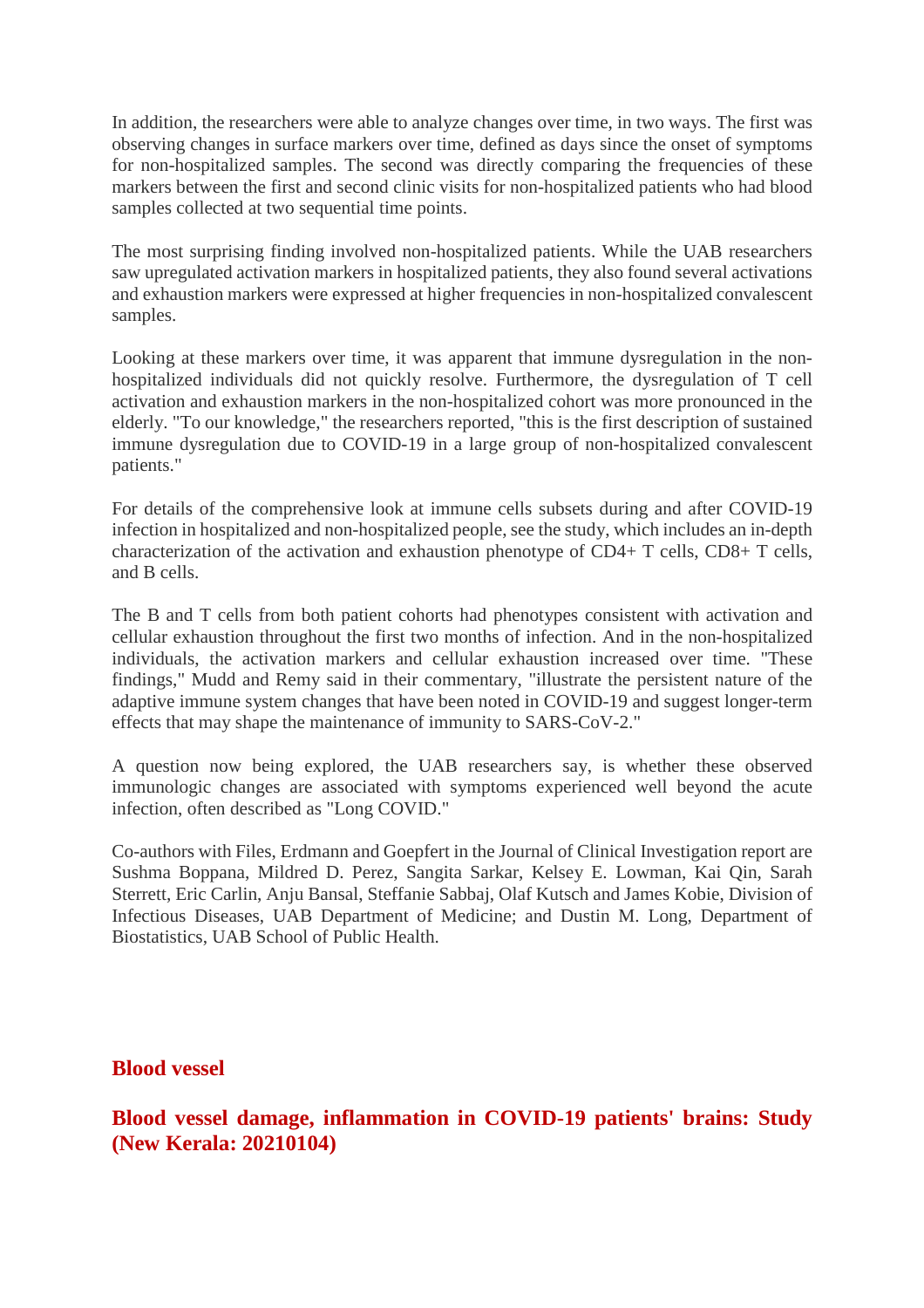#### https://www.newkerala.com/news/2021/1270.htm

A team of researchers from National Institutes of Health, in an in-depth study of how COVID-19 affects a patient's brain, have consistently spotted hallmarks of damage caused by thinning and leaky brain blood vessels in tissue samples. These damage hallmarks were spotted in patients who died shortly after contracting the disease.

In addition, they saw no signs of SARS-CoV-2 in the tissue samples, suggesting the damage was not caused by a direct viral attack on the brain. The results were published as correspondence in the New England Journal of Medicine.

"We found that the brains of patients who contract the infection from SARS-CoV-2 may be susceptible to microvascular blood vessel damage. Our results suggest that this may be caused by the body's inflammatory response to the virus" said Avindra Nath, M.D., clinical director at the NIH's National Institute of Neurological Disorders and Stroke (NINDS) and the senior author of the study. "We hope these results will help doctors understand the full spectrum of problems patients may suffer so that we can come up with better treatments."

Although COVID-19 is primarily a respiratory disease, patients often experience neurological problems including headaches, delirium, cognitive dysfunction, dizziness, fatigue, and loss of the sense of smell. The disease may also cause patients to suffer strokes and other neuropathologies. Several studies have shown that the disease can cause inflammation and blood vessel damage. In one of these studies, the researchers found evidence of small amounts of SARS-CoV-2 in some patients' brains. Nevertheless, scientists are still trying to understand how the disease affects the brain.

In this study, the researchers conducted an in-depth examination of brain tissue samples from 19 patients who had died after experiencing COVID-19 between March and July 2020. Samples from 16 of the patients were provided by the Office of the Chief Medical Examiner in New York City while the other 3 cases were provided by the department of pathology at the University of Iowa College of Medicine, Iowa City. The patients died at a wide range of ages, from 5 to 73 years old. They died within a few hours to two months after reporting symptoms. Many patients had one or more risk factors, including diabetes, obesity, and cardiovascular disease. Eight of the patients were found dead at home or in public settings. Another three patients collapsed and died suddenly.

Initially, the researchers used a special, high-powered magnetic resonance imaging (MRI) scanner that is 4 to 10 times more sensitive than most MRI scanners, to examine samples of the olfactory bulbs and brainstems from each patient. These regions are thought to be highly susceptible to COVID-19. Olfactory bulbs control our sense of smell while the brainstem controls our breathing and heart rate. The scans revealed that both regions had an abundance of bright spots, called hyperintensities, that often indicate inflammation, and dark spots, called hypointensities, that represent bleeding.

The researchers then used the scans as a guide to examine the spots more closely under a microscope. They found that the bright spots contained blood vessels that were thinner than normal and sometimes leaking blood proteins, like fibrinogen, into the brain. This appeared to trigger an immune reaction. The spots were surrounded by T cells from the blood and the brain's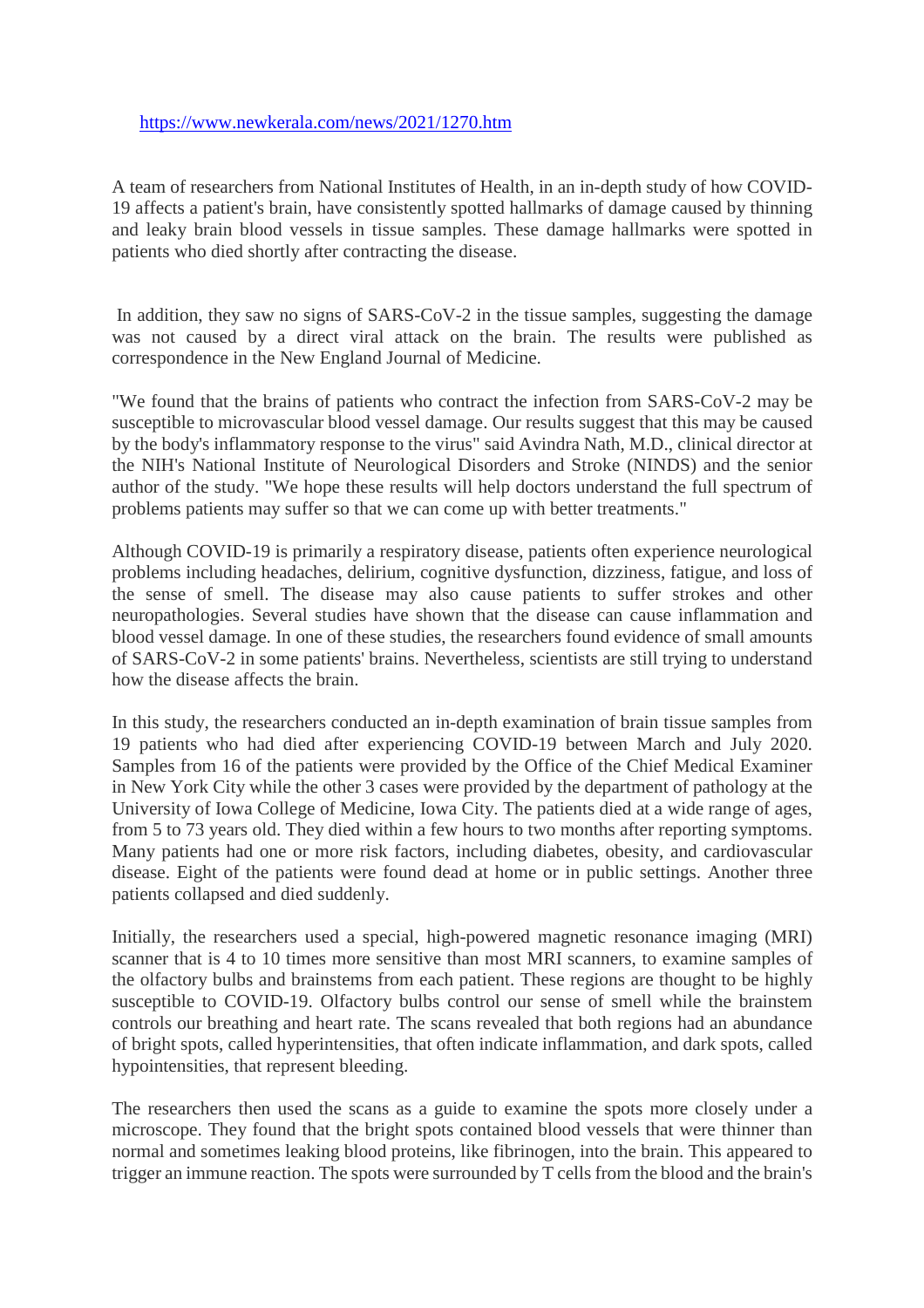own immune cells called microglia. In contrast, the dark spots contained both clotted and leaky blood vessels but no immune response.

"We were completely surprised. Originally, we expected to see the damage that is caused by a lack of oxygen. Instead, we saw multifocal areas of damage that is usually associated with strokes and neuroinflammatory diseases," said Dr. Nath.

Finally, the researchers saw no signs of infection in the brain tissue samples even though they used several methods for detecting genetic material or proteins from SARS-CoV-2.

"So far, our results suggest that the damage we saw may not have been not caused by the SARS-CoV-2 virus directly infecting the brain," said Dr. Nath. "In the future, we plan to study how COVID-19 harms the brain's blood vessels and whether that produces some of the short- and long-term symptoms we see in patients."

# **Coronavaccine (Hindustan: 20210104)**

एक्सपर्ट कमेटी ने दोनों टीकों को सशत

https://epaper.livehindustan.com/imageview\_553125\_53020408\_4\_1\_04-01- 2021\_3\_i\_1\_sf.html

• डीसीजीआई ने कोविशील्ड और कोवैक्सीन के आपात इस्तेमाल की मंजुरी दी • कहा-दोनों ही वैक्सीन ११० फीसदी सुरक्षित

देश को मिले दो कोरोना कवच

नई दिल्ली | विशेष संवाददाता

.<br>देश में कोरोना टीके का इंतजार खत्म हो .<br>गया। भारत के औषधि महानियंत्रव ( बीमीजीआई ) ने मंतिवार को दो दीको कोविशील्ड और कोवैक्सीन के सीमित आपात इस्तेमाल को मंजरी दे दी। इसके जानात ३९तनात मन न्यून व वा ३९१%<br>साथ ही भारत दुनिया का पहला देश बन<br>गया जिसने एक साथ दो वैक्सीन के इस्तेमाल को मंजूरी प्रदान की है।

्<br>ऑक्सफोर्ड और सीरम डंस्टीटयट ऑफ इंडिया द्वारा तैयार कोविशील्ड तथा पूरी तरह स्वदेशी भारत बायोटेक के<br>कोवैक्सीन टीके को मंजरी दी गई है। इसके साथ ही देश में कोरोना से बचाव के लिए जल्द टीकाकरण का रास्त का लाए जल्द ट<br>साफ हो गया है।

**मिफारिज स्वीकार:** दीमीजीआरं डॉ. वीजी सोमानी ने रविवार सुबह .<br>संवाददाता सम्मेलन कर टीकों की मंजरी दिए जाने का ऐलान किया। उन्होंने कहा कि केंद्रीय औषधि मानक नियंत्रण संगठन (सीडीएससीओ) ने अध्ययन के बाद विशेषज्ञ समिति की सिफारिशों – मंजूरी देने को सिफारिश की थी।

| IN                                       |                                                                    | निर्माण हो<br>रहा भारत में<br>का ट्रायल<br>विभिन्न<br>चरणों में<br>डीसीजीआई डॉ. वीजी सोमानी<br>ने रविवार को टीके की मंजूरी<br>की जानकारी दी। • प्रंट | कोविशील्ड<br>• सीरम ने कोविशील्ड<br>के लिए एस्टाजेनेका<br>से साझेदारी की<br>• इसकी प्रभावकारिता<br>70 .4% आंकी गई है                                                                                               | एम्स दिल्ली के निदेशक के मुताबिक, कोवैक्सीन टीके का इस्तेमाल<br>बैकअप के रूप में हो सकता है। जब कोरोना मामलों में अचानक<br>वृद्धि होती है तो आपात स्थिति में टीकाकरण की जरूरत होती है।<br>कोवैक्सीन<br>Œ<br>• भारत बायोटेक<br>आईसीएमआर संग<br>$\frac{1}{2}$ with<br>$\sim$<br>बना रहा कोवैक्सीन<br>$0.6$ and<br>$\mathbf{B}$<br>• टायल तीसरे चरण में<br>$\sim$<br>• टीका सुरक्षित और प्रभावी | टीके से जुड़ी प्रश्नोत्तरी<br>• टीकाकरण कब शुरू होगा?<br>हिसाब से अलग-अलग टीके<br>लगाए। इससे दूसरी खुराक<br>सभी राज्यों में टीकाकरण<br>लगाने में गडबडी नहीं होगी।<br>का पूर्वाभ्यास हो चुका है। ।<br>कोविन सॉफ्टवेयर में दर्ज<br>केंद्र से अनुमति मिलते ही<br>टीके लगेंगें।<br>होगा कि किसे कौन सा टीका<br>दिया गया है।<br>• टीके बाजार में कब आएंगे?<br>• देश में कितने टीकों पर कार्य<br>इनकी कीमतें क्या रहेंगी ?<br>चल रहा है?<br>सरकार टीके खरीद प्राथमिकता<br>नौ। सात टीके विभिन्न चरणों में<br>समह का टीकाकरण करेगी।<br>हैं। साल की दूसरी छमाही में<br>इसके बाद बाजार में आएगा।<br>और टीके आ चुके होंगे।<br>कोविशील्ड 200 में सरकार को |
|------------------------------------------|--------------------------------------------------------------------|------------------------------------------------------------------------------------------------------------------------------------------------------|--------------------------------------------------------------------------------------------------------------------------------------------------------------------------------------------------------------------|----------------------------------------------------------------------------------------------------------------------------------------------------------------------------------------------------------------------------------------------------------------------------------------------------------------------------------------------------------------------------------------------|-----------------------------------------------------------------------------------------------------------------------------------------------------------------------------------------------------------------------------------------------------------------------------------------------------------------------------------------------------------------------------------------------------------------------------------------------------------------------------------------------------------------------------------------------------------------------------------------------------------------------------------------------|
| चीन में<br>सर्वाधिक<br>टीकों को<br>डजाजत | चीन<br><u>-</u> भारत<br>नाम ब्रिटेन<br>$\overline{m}$<br>■ अमेरिका | 4<br>$\overline{2}$<br>$\overline{2}$<br>$\overline{2}$<br>$\overline{2}$                                                                            | स्वागतः मोदी ने बधाई दी<br>प्रधानमंत्री नरेंद्र मोदी ने कहा, बधाई<br>भारत! यह हर भारतीय के लिए गर्व<br>की बात है कि दोनों टीके भारत निर्मित<br>हैं। यह वैज्ञानिकों की इच्छाशक्ति को<br>दर्शाता है। > ब्योरा पेज 09 | सवालः वैक्सीन पर सियासत<br>आनंद शर्मा समेत कई कांग्रेस नेताओं<br>ने टीके के सीमित उपयोग की मंजूरी<br>पर कहा-यह अपरिपक्व है। भाजपा<br>अध्यक्ष जेपी नड्डा बोले, मृजाक उड़ाना<br>विपक्ष की आदत। > ब्योरा  पेज ०९                                                                                                                                                                                | और बाजार में 1000 रुपये में<br>• सबको मुफ्त टीके लगेंगे?<br>मिलेगा।<br>अभी एक करोड स्वास्थ्यकर्मी व<br>• किसे कौन सा टीका लगेगा.<br>दो करोड फ्रंटलाइन वर्कर को<br>यह कैसे तय होगा?<br>टीके लगेंगे। 27 करोड के बारे<br>में अभी निर्णय होना बाकी है।<br>संभाव है कि सरकार राज्यों के<br>विशेषज्ञों से बातचीत पर आधारित                                                                                                                                                                                                                                                                                                                          |

लडाई और मजबत होगी।

भारत बायोटेक कंपनी को कोवैक्सीन

टीके के उत्पादन को मंजूरी दे दी है।

प्रभावी दवा आने पर मंजूरी वापस होगी। क इसस माजूदा महाभाग का अल्लाणजाक भगोऽकर प्रकरण करण मानवी दवा आने पर मजूरी वापस होगी ।<br>इझई और मजबूत होगी। संस्था के दौरानए आधारित वैवसीन के तीसरे में प्रकाशी के दौरान सफल रहा है तो अंतिम<br>- <mark>≱कोरोना से जंग फ्ल 2,8,9</mark> सरण क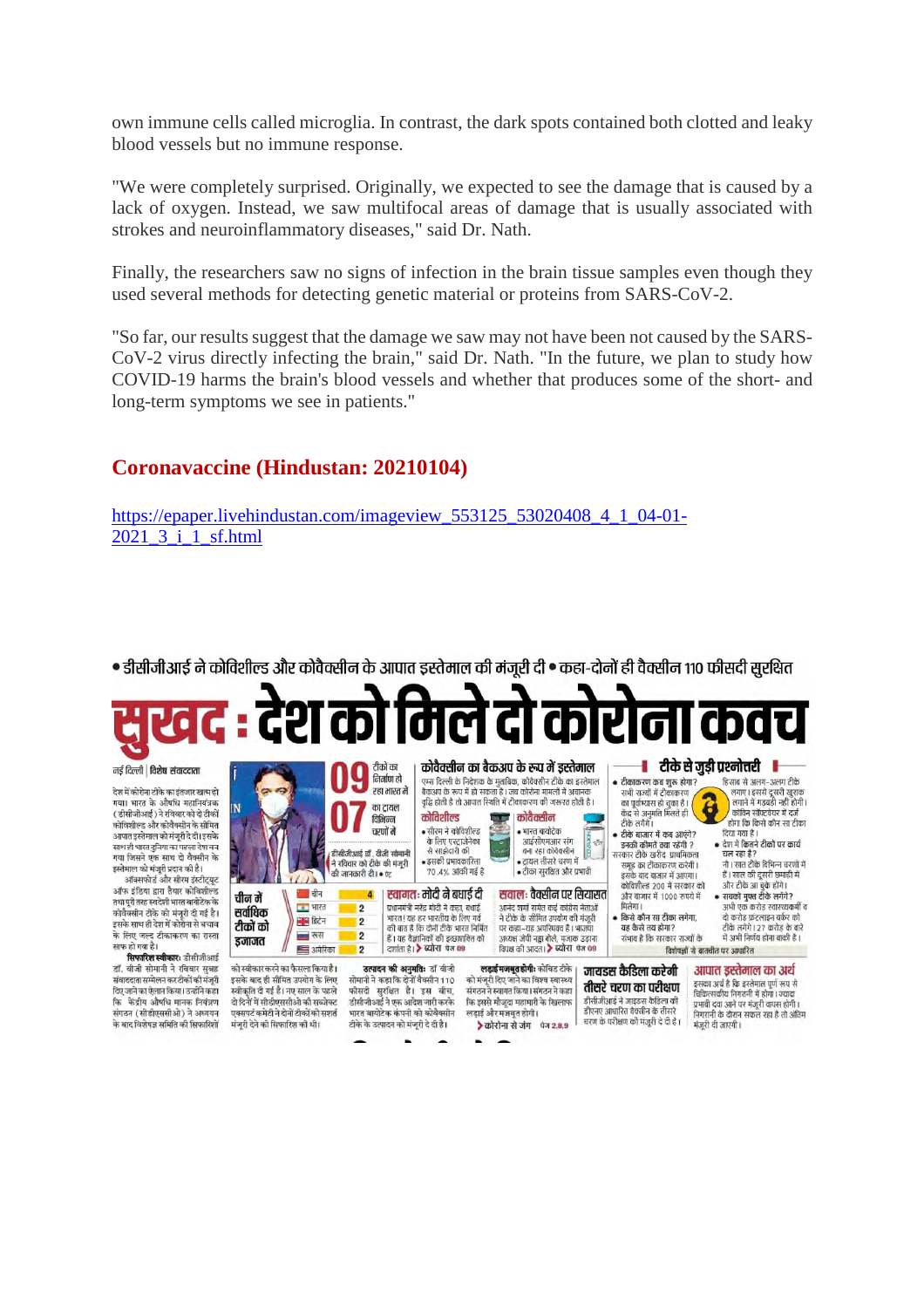# **Active Patient (Hindustan: 20210104)**

https://epaper.livehindustan.com/imageview\_553125\_53018214\_4\_1\_04-01- 2021\_3\_i\_1\_sf.html



# **Vaccination (Hindustan: 20210104)**

https://epaper.livehindustan.com/imageview\_553126\_53027430\_4\_1\_04-01- 2021 4 i 1 sf.html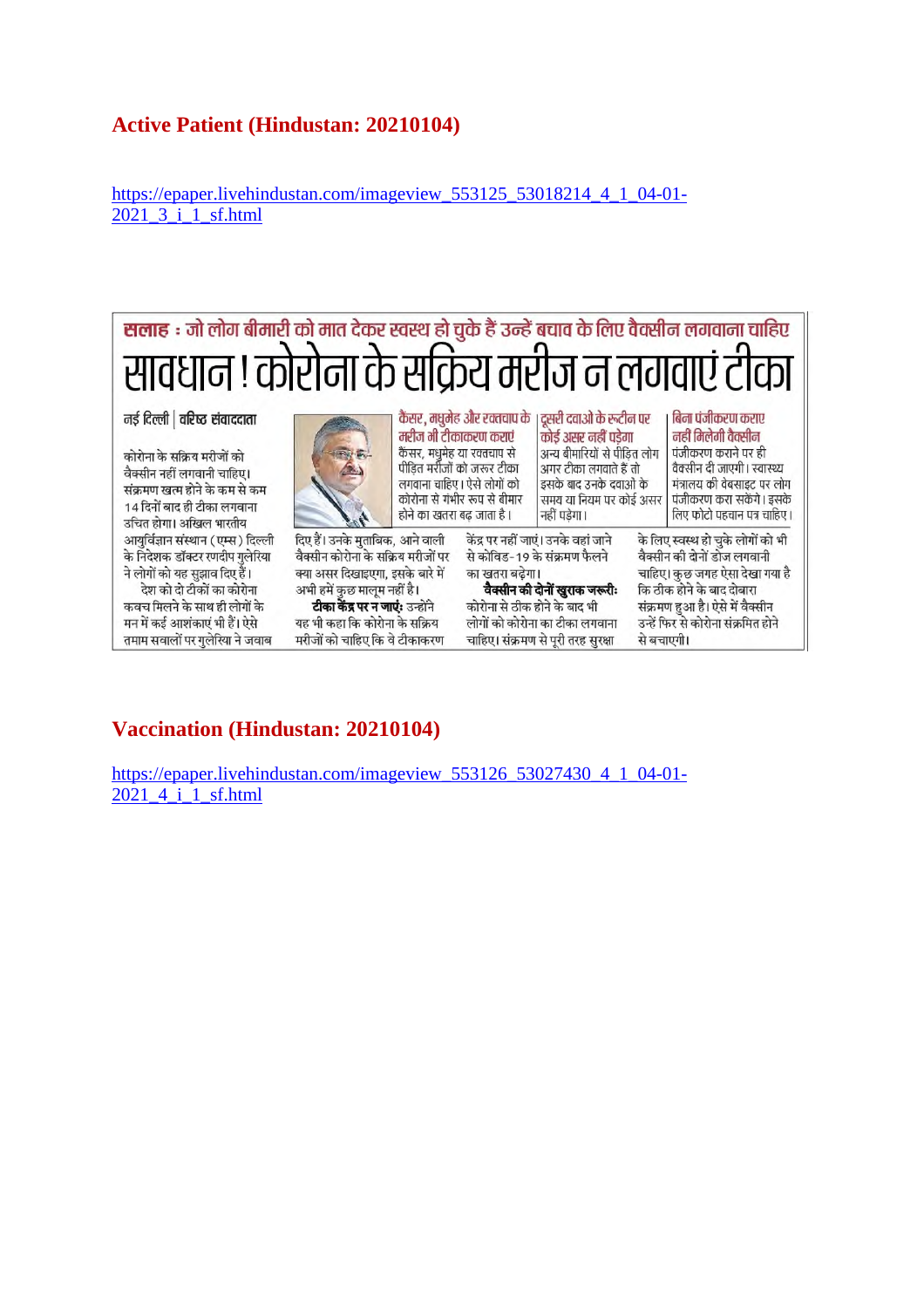तीन लाख स्वास्थ्य कर्मचारी और छह लाख अग्रिम पंक्ति के कोरोना योद्भाओं को पाथमिकता मिलेगी





#### नई दिल्ली | वरिष्ट संवाददाता

दिल्ली के स्वास्थ्य मंत्री सत्येंद्र जैन ने कहा कि दिल्ली सरकार टीकाकरण की पूरी व्यवस्था कर चुकी है। दिल्ली में तीन लाख स्वास्थ्य कर्मचारी और छह लाख पहली पंक्ति के कोरोना वोद्धा हैं। इन नौ लाख लोगों को टीका लगाना हमारी प्राथमिकता होगी।

जैन ने कहा कि हमारा प्रोटोकॉल होगा कि स्वास्थ्य कर्मियों, फ्रंटलाइन वर्कर्स, 50 वर्ष से अधिक उम्र वाले और गंभीर बीमारिवों से पीडित लोगों को पहले टीका लगाया जाएगा।



तैयारी पूरी करने की बात कही

• गंभीर बीमारी वाले लोगों को भी

लिए पहले चरण में 500-600 कोविड .<br>केंद्र बनाए जाएंगे, इन केंद्रों की संख्या समय के साथ 1000 कर दी जाएगी। स्वास्थ्य मंत्री ने कहा कि शनिवार को सरकारी अस्पताल, निजी अस्पताल और सरकारी डिस्पेंसरी- इन तीन स्थानों पर बने केंद्रों पर टीकाकरण का



कोरोना काबू में पर मास्क का साथ न छोडें

पूर्वाभ्यास किया गया। वैक्सीन के ्<br>स्टोरेज की भी सारी तैयारियां हो गई हैं। कोरोना बेड की संख्या और घटेगी: स्वास्थ्य मंत्री ने कहा कि पिछले कुछ दिनों में हमने कोरोना बेडों की संख्या घटाई है। इसके तहत दिल्ली सरकार के

-

भारत के औषधि महानियंत्रक ने दो टीकों के आपात इस्तेमाल की D मंजूरी दे दी है । इसे संभव बनाने के लिए दिन रात काम करने वाले वैज्ञानिकों और अनुसंधानकर्ताओं को ढेर सारी बधाई । टीका पहुंचते ही दिल्ली सरकार टीकाकरण शुरू करने को तैयार है । पहले चरण में तीन लाख स्वास्थ्यकर्मियों और अग्रिम मोर्चे पर काम करने वाले करीब छह लाख लोगों को टीका लगाया जाएगा । – सत्येंद्र जैन, स्वास्थ्य मंत्री

सत्येंद्र जैन ने बताया कि दिल्ली में साढ़े सात महीनों में पहली बार कोरोना के 500 से कम केस आए हैं। संक्रमण दर में भी लगातार गिरावट देखी जा रही है। उन्होंने कहा कि दिल्ली में अब कोरोना का प्रकोप काफी हद तक नियंत्रण में है. लेकिन फिर भी सभी को मास्क पहनना चाहिए और बाकी सावधानियां भी बरतनी चाहिए। क्योंकि लापरवाही भारी पड़ सकती है और फिर से कोरोना की चपेट में आ सकते हैं ।

अस्पतालों में 2500 और निजी अस्पतालों में 5000-6000 बेड कम किए गए। पहले हमारे पास 18,800 बेड उपलब्ध थे, लेकिन संख्या घटाने के बाद भी हमारे पास 10.500-12,000 बेड हैं। हम अगले सप्ताह

बेडों की संख्या और घटाएंगे। जहां तक कोविड केंद्रों को बंद करने की बात है, दिल्ली सरकार विशेषज्ञों के साथ मिलकर बड़ी सतर्कता और सावधानियों को ध्यान में रखते हुए केंद्रों की संख्या घटा रही है।

 $\blacksquare$ 

# **Vaccination Procedure (Hindustan: 20210104)**

https://epaper.livehindustan.com/imageview 553126 53027740 4 1 04-01-2021 4 i 1 sf.html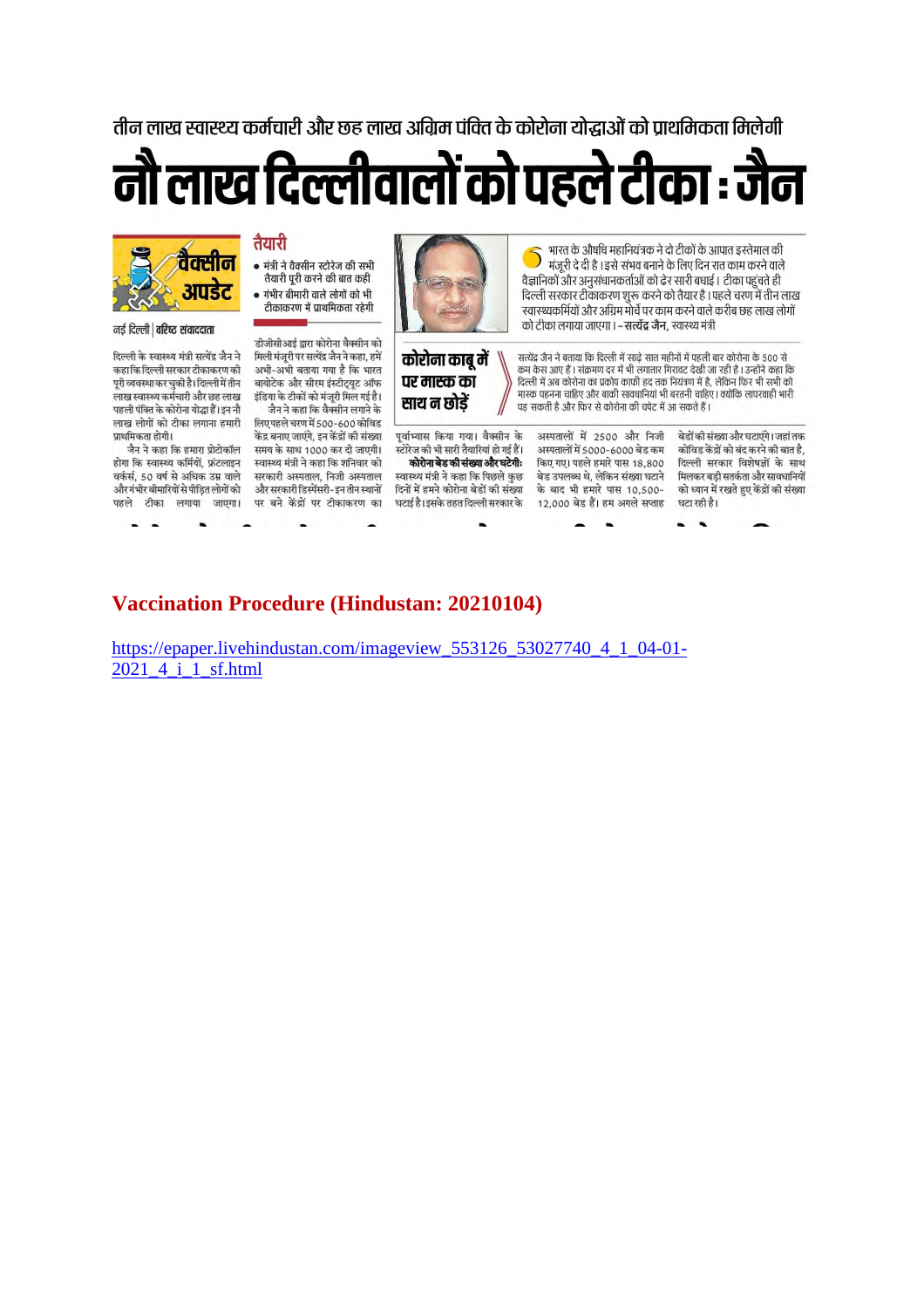# जानकारी टीकाकरण प्रक्रिया को ऐसे समझें

कोरोना के दो वैक्सीन को आपात स्थिति के लिए भारत में मंजूरी दे दी गई है। जल्द ही वैक्सीन लगाने की प्रक्रिया शुरू मी कर दी जाएगी। दिल्ली में भी इसकी पूरी तैयारी की गई है। 600 से ज्यादा टीकाकरण केंद्र बनकर तैयार हो गए हैं और जल्द ही एक हजार केंद्र तैयार कर लिए जाएंगे। यहां आपको टीकाकरण की प्रक्रिया बताई जा रही है।

# वैक्सीन

- सीरम इंस्टीट्यूट की<br>कोविशील्ड और भारत बायोटेक की कोवैक्सीन को आपातकाल में इस्तेमाल के लिए मंजूरी मिली है।
- चार से 12 सप्ताह के अंदर वैक्सीन के दो डोज लेना जरूरी है।



दिल्ली के तीन केंद्रों पर शनिवार को टीकाकरण का पूर्वाभ्यास किया गया था, जो सफल रहा। • फाइल फोटो

# फेज-१ के तहत लाभार्थी

टीका लगाने के दौरान N

यह भी हैं चुनौतियां

51 लाख लोगों को टीका लगाया जाएगा

)3 लाख स्वास्थ्यकर्मी इसमें शामिल |

लाख अंग्रिम पक्ति के

लाख लोग जिनकी उम्र 50 वर्ष से अधिक है या वो

कोरोना योद्धा

गंभीर बीमारियों से पीडित हो

1. सरकारी पोर्टल कोविन पर पंजीकरण जांच के लिए तेज स्पीड इंटरनेट जरूरी 2. कोई प्रतिकूल घटना होती हो उसे संभालने के लिए अतिरिक्त समय चाहिए

3. हर बूथ पर रोज 100 को टीका लगेगा, इसलिए अतिरिक्त कर्मचारी की जरूरत

कोरोना वैक्सीन की यात्रा

केंद्रीय मंडार गह : दिल्ली में

कोरोना वैक्सीन के लिए दो केंद्रीय भंडार गृह बनाए गए हैं। पहला

सिविल लाइंस में और दूसरा राजीव

गांधी सुपर स्पेशियलिटी हॉस्पिटल

करोड़ से अधिक वैक्सीन डोज को

निगरानी में तापमान नियंत्रित वाहनों

में वैक्सीन को ले जाया जाएगा।

**कोल्ड स्टोरेज प्वाइंट** : जिला

तक पहुंचाया जाएगा।

भंडारण केंद्रों से वैक्सीन को शहर

भर के 621 छोटे कोल्ड चेन प्वाइंट

**टीकाकरण केंद्र** : कोल्ड स्टोरेज प्वाइंट से वैक्सीन को एक हजार

टीकाकरण केंद्रों तक पहुंचाया जाएगा। हर टीकाकरण केंद्र में

वैक्सीन को रखने के लिए डीप

फ्रीजर की व्यवस्था रहेगी।

सूरक्षित रखा जा सकता है।

**जिला भंडारण केंद्र** : जिला

भंडारण केंद्रों तक पुलिस की

ताहिरपुर में। इन दोनों स्थानों पर एक